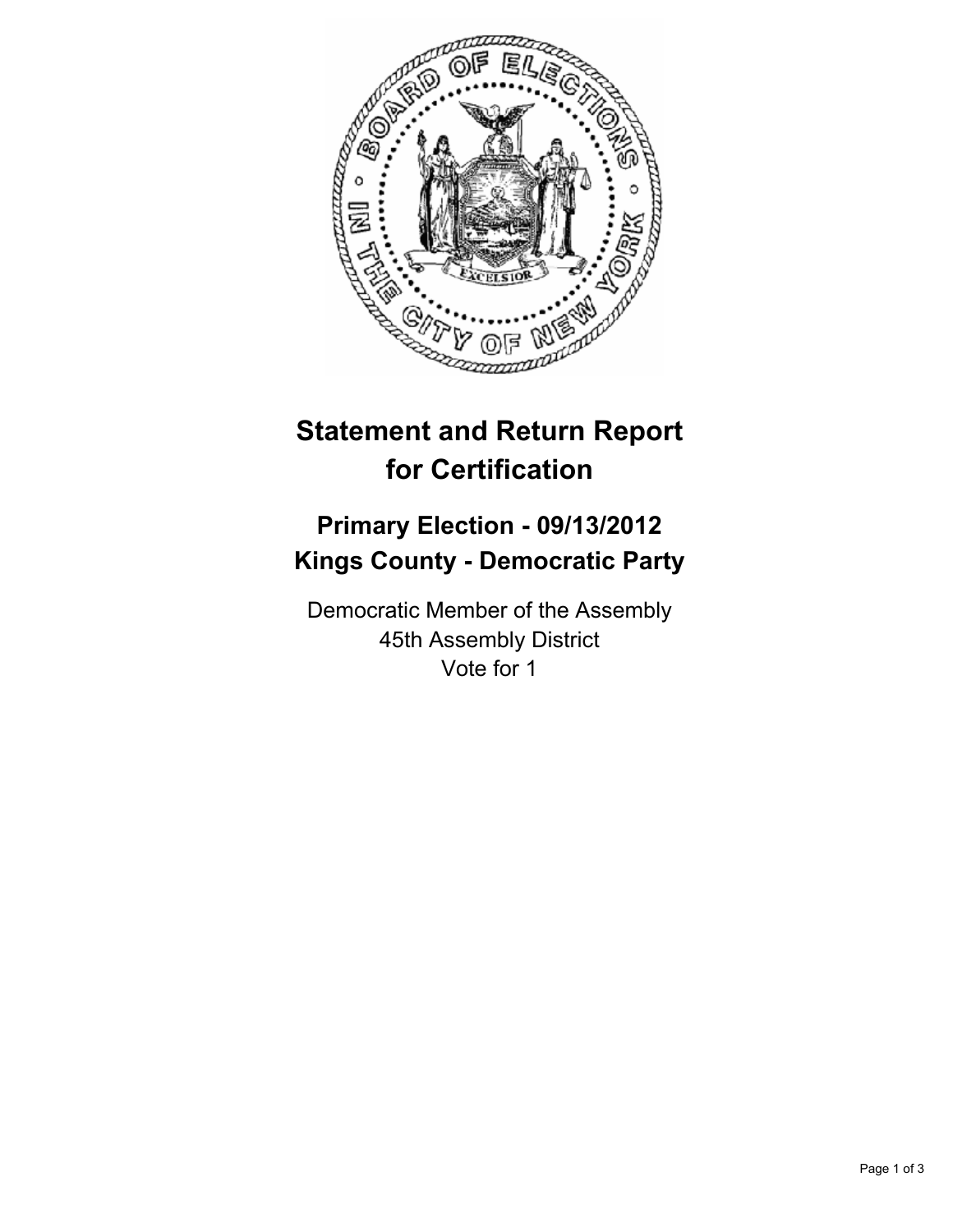

### **Assembly District 45**

| <b>PUBLIC COUNTER</b>                                    | 3,397        |
|----------------------------------------------------------|--------------|
| <b>EMERGENCY</b>                                         | 0            |
| ABSENTEE/MILITARY                                        | 216          |
| <b>FEDERAL</b>                                           | 0            |
| <b>SPECIAL PRESIDENTIAL</b>                              | $\mathbf{0}$ |
| <b>AFFIDAVIT</b>                                         | 48           |
| <b>Total Ballots</b>                                     | 3,661        |
| Less - Inapplicable Federal/Special Presidential Ballots | 0            |
| <b>Total Applicable Ballots</b>                          | 3,661        |
| STEVEN CYMBROWITZ                                        | 1,922        |
| <b>BEN AKSELROD</b>                                      | 1,628        |
| BILL CLINTON (WRITE-IN)                                  | 1            |
| DAVID STOROBIN (WRITE-IN)                                | 1            |
| JIM WILLIS (WRITE-IN)                                    | 1            |
| MELISSA GINDIN (WRITE-IN)                                | 1            |
| RALPH NADER (WRITE-IN)                                   | 1            |
| RUSSELL GALLO (WRITE-IN)                                 | 3            |
| UNATTRIBUTABLE WRITE-IN (WRITE-IN)                       | 1            |
| <b>Total Votes</b>                                       | 3,559        |
| Unrecorded                                               | 102          |